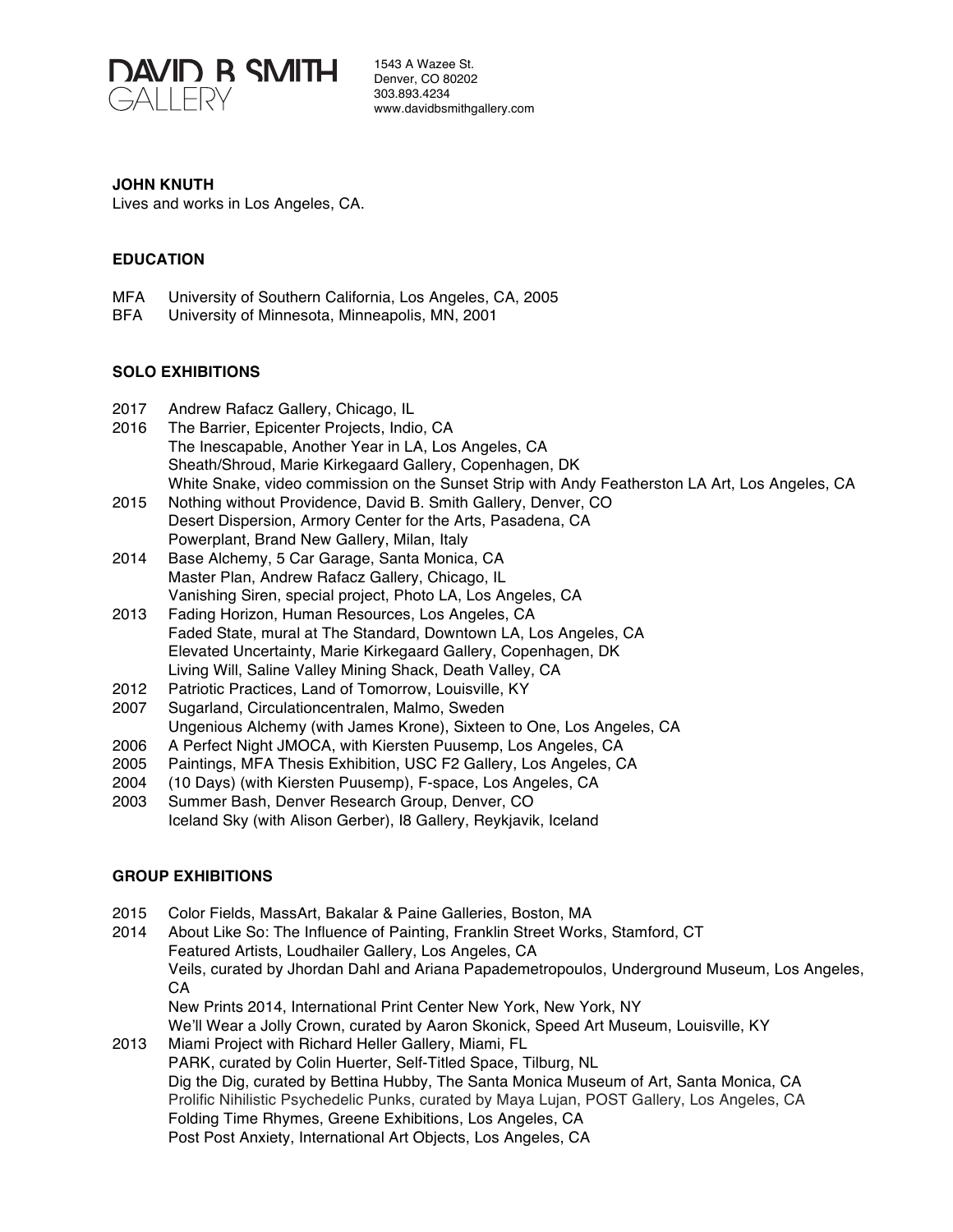

|      | Black and White, Another Year in LA, Los Angeles, CA                                                                                                                                        |
|------|---------------------------------------------------------------------------------------------------------------------------------------------------------------------------------------------|
|      | Stephen Cohen Gallery, Los Angeles, CA                                                                                                                                                      |
|      | Photography, Another Year in LA, Los Angeles, CA                                                                                                                                            |
|      | Sketchbook Project, various galleries, US and International                                                                                                                                 |
| 2012 | Group Show, Space of Drawing, Copenhagen, DK                                                                                                                                                |
|      | Drawing, Another Year in LA, Los Angeles, CA                                                                                                                                                |
| 2010 | Eat LACMA, Los Angeles County Museum of Art, Los Angeles, CA, curated by Fallen Fruit<br>HollywoodmerchmArt, Los Angeles Contemporary Exhibitions, Los Angeles, CA, curated by Emma<br>Gray |
| 2009 | Still Life, 533 Gallery, Los Angeles, CA, curated by Anna Fidler                                                                                                                            |
|      | Still Life Mile Post 5, Portland, OR, curated by Anna Fidler                                                                                                                                |
|      | Drama of the Gifted Child Pasadena Armory, Pasadena, CA, curated by David Burns Multiples Co-<br>Lab, Copenhagen, Denmark                                                                   |
| 2008 | Against the Grain, Los Angeles Contemporary Exhibitions, Los Angeles, CA, curated by Christopher                                                                                            |
|      | Russell                                                                                                                                                                                     |
|      | Inevitable Continuum, Locust Projects, Miami, FL                                                                                                                                            |
|      | He Might be Crazy but He Aint Stupid, Raid Projects, Los Angeles, CA                                                                                                                        |
|      | Artist/Gallerist< Another Year in LA, Los Angeles, CA, curated by David E. Stone                                                                                                            |
| 2007 | Talented Young People JMOCA at Co-Lab, Copenhagen, Denmark                                                                                                                                  |
|      | Monster Drawing Rally Outpost for Contemporary Art, Los Angeles, CA                                                                                                                         |
|      | Made for Each Other Schalter, Berlin                                                                                                                                                        |
|      | Presence of the New, Shotgun Space, Los Angeles, CA                                                                                                                                         |
|      | Maximum of Maximums, You and Me, Variety Candy, Los Angeles, CA                                                                                                                             |
| 2006 | The Beginning of the End of the Beginning, Andrew Rafecz Gallery, Chicago, IL, curated by Marc<br>LeBlanc                                                                                   |
|      | MAY DAY, Market Gallery, Los Angeles, CA                                                                                                                                                    |
|      | Ghosts are Everywhere, San Ardo, CA, curated by Marc LeBlanc and Katie Herzog                                                                                                               |
|      | The New New School, Summer Intensive Dangerous Curve, Los Angeles, CA, curated by Michael G.                                                                                                |
|      | Bauer                                                                                                                                                                                       |
|      | Carmada MAK Center, Los Angeles, CA                                                                                                                                                         |
|      | Black Market Independent School of Art, San Francisco, CA                                                                                                                                   |
| 2005 | Grand Opening, USC School of Fine Arts, Los Angeles, CA                                                                                                                                     |
|      | Supersonic LA Design Center, Los Angeles, CA                                                                                                                                                |
|      | Social Construction, Southern Exposure, San Francisco, CA                                                                                                                                   |
|      | Delusionarium II, White Box Gallery, Marina del Rey, CA                                                                                                                                     |
|      | Visual Scholars SAC Gallery, Santa Ana, CA                                                                                                                                                  |
|      | Inaugural Exhibition, F2, Los Angeles, CA                                                                                                                                                   |
| 2004 | Group Show Big Love, Gothenborg, Norway                                                                                                                                                     |
|      | Komando Pfannenkuchen Daniel Hug Gallery, Los Angeles, CA                                                                                                                                   |
|      | Delusionariaum, Legacy Arts Gallery, Santa Ana, CA<br>Good Thru F-Space, USC, Los Angeles, CA                                                                                               |
| 2003 | America's Best, March to the Sea Gallery, Chicago, IL                                                                                                                                       |
|      | Comfort Food (with Christopher Salveter), Soo V.A.C., Minneapolis, MN                                                                                                                       |
|      | Chicago Solution, Judith Ratch Gallery, Chicago, IL, juried by Ed Paschke                                                                                                                   |
|      | Design Events, Jack Olson Gallery, Northern Illinois University, Dekalb, IL                                                                                                                 |
| 2002 | TIC TOC Chicago Performance Art Festival, Columbia University, Chicago, IL                                                                                                                  |
| 2001 | Blast Off BFA Exhibition, Katherine E. Nash Gallery, University of Minnesota, Minneapolis, MN                                                                                               |
| 2000 | Clean Dirty Works in Progress, Red Eye Theater, Minneapolis, MN                                                                                                                             |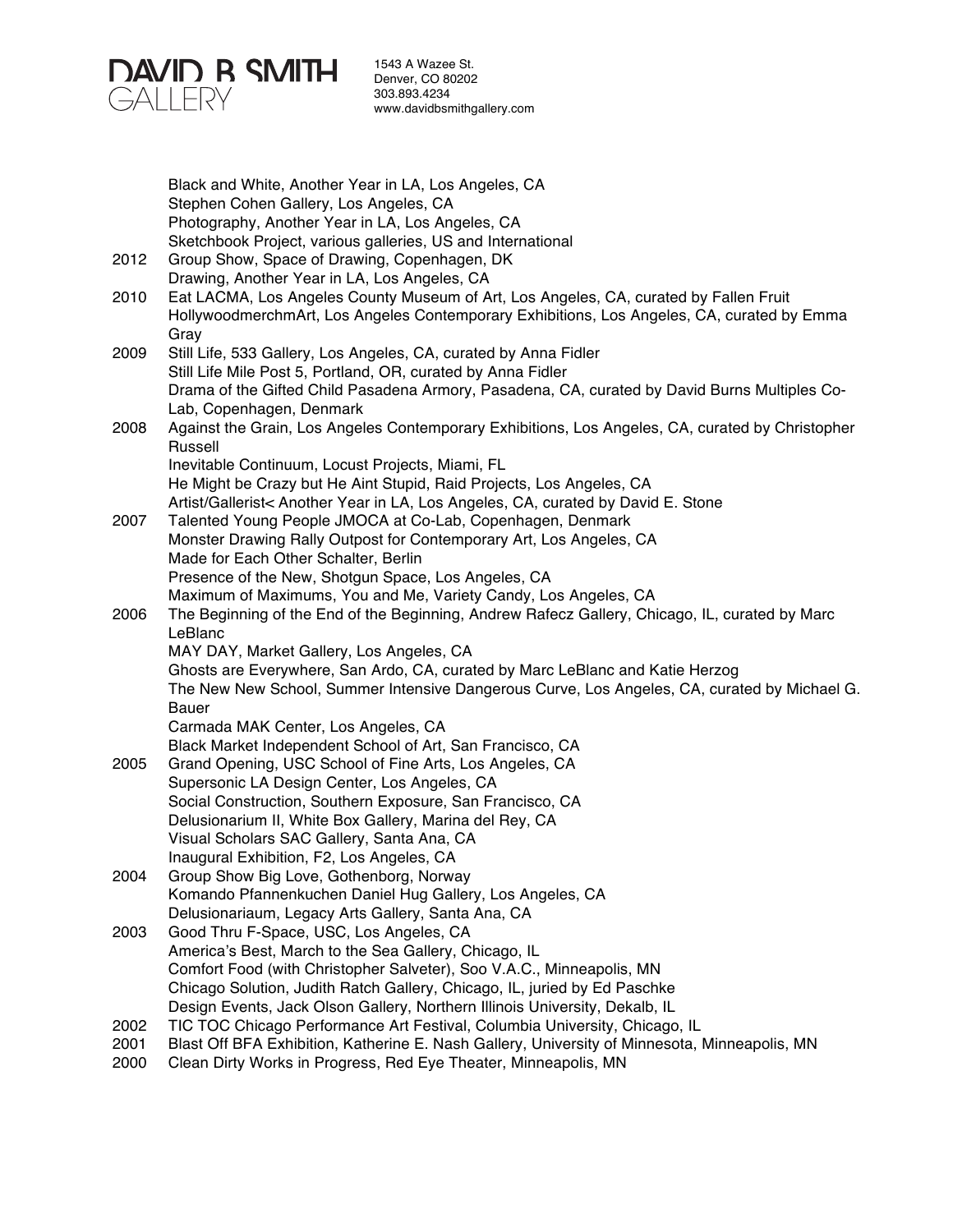

# **Bibliography**

| 2015 | A Flair for Flares, LA Weekly, Los Angeles, CA, Shana Nys Dambrot                                 |
|------|---------------------------------------------------------------------------------------------------|
|      | Energie dalla "solida terra", Art Texts Pics, ATPdiary.com, Milan IT, Andrea Cacace               |
|      | Powerplant, Cura, Curamagazine.com, Milan IT                                                      |
|      | John Knuth: Powerplant, 2-Times.com, Milan IT                                                     |
|      | Fly Guy, Improper Bostonian, Boston, MA, Alexandra Cavallo                                        |
| 2014 | John Knuth - 5 Car Garage, Santa Monica, CA, Flashart, Milan, IT, Ed Schad                        |
|      | John Knuth, Artillery Magazine, Los Angeles, CA, Jody Zellen                                      |
|      | Wrangling Snakes and Flies to Make Art, hyperallergic.com                                         |
|      | http://hyperallergic.com/153808/wrangling-snakes-and-flies-to-make-art/, Kate Sierzputowski       |
|      | W Magazine, Clothes Minded, Karin Nelson, New York, NY                                            |
|      | Get the Scoop on Animal Puke!, An Imagine Book, Watertown, MA, Dawn Cusick                        |
|      | Spaces/5 Car Garage, artblitzla.com, http://artblitzla.com/spaces-5-car-garage/, Los Angeles, CA, |
|      | Pauli Ochi                                                                                        |
|      | John Knuth: Base Alchemy, LA Weekly, Los Angeles, CA, Shana Nys Dambrot                           |
|      | John Knuth's Fly Paintings, Coolhunting.com, Jonah Samson                                         |
|      | Artist John Knuth has a Gross New Way to Cover a Canvas, Chicago Magazine, Chicago IL, Jason      |
|      | Foumberg                                                                                          |
|      | John Knuth, Dust Magazine online, Milan, Italy                                                    |
|      | In L.A., a Group Show Explores the Art of the Obscured, T, The New York Times Style Magazine,     |
|      | <b>Steffie Nelson</b>                                                                             |
|      | Artist John Knuth Has a Gross New Way To Cover a Canvas, Chicago Magazine, Jason Foumberg         |
|      | Interview//John Knuth, LUCIDA Mag. Queensland Center for Photography, Queensland, Australia       |
|      | The New Baroque, Aaron Skolnick, Louisville, KY                                                   |
| 2013 | Illustration for MAKE Magazine, Chicago, IL                                                       |
|      | An Artist Who Gets a Lift From Gravity, New York Times, T Magazine, Maxwell Williams,             |
|      | http://tmagazine.blogs.nytimes.com/2013/10/16/on-view-an-artist-who-gets-a-lift-from-             |
|      | gravity/?smid=tw-share&_r=1                                                                       |
|      | Enchanting Paintings Made from the Puke of 250,000 Flies, WIRED,                                  |
|      | http://www.wired.com/design/2013/08/beautiful-abstract-paintings-made-from-the-puke-of-250000-    |
|      | flies/                                                                                            |
|      | Slow-Motion Emergency, Five Artsy Things to Do, Catherine Wagley, LA Weekly, Los Angeles, CA      |
|      | Burn, Baby, Burn, Standard Culture, http://standardculture.com/posts/7934-Burn-Baby-Burn          |
|      | Yes, These Paintings are Actually Made by Puking Flies, Huffingtonpost.com,                       |
|      | http://www.huffingtonpost.com/2013/07/16/fly-puke-paintings_n_3605267.html                        |
|      | Disgustingly Beautiful House Fly Art, Boinboing.net, Maggie Koerth-Baker,                         |
|      | http://boingboing.net/2013/07/15/242760.html                                                      |
|      | These Paintings are Made from the Barf of 200,000 House Flies, Michael Hession, Gizmodo.com,      |
|      | http://gizmodo.com/these-paintings-are-made-from-the-barf-of-200-000-house-786459391              |
|      | Decomposed Compositions, John Knuth's Fly Paintings. Drew Tewksbury, KCET, Los Angeles,           |
|      | http://www.kcet.org/arts/artbound/counties/los-angeles/mocatv-john-knuth-fly-paintings.html       |
|      | Falling From Great Heights, Holly Myers, Los Angeles Times, Los Angeles, CA                       |
|      | Falling From Great Heights, Phil Tarley, Fabrik Magazine, Los Angeles, CA                         |
|      | Falling From Great Heights, Matt Stromberg, Artpracitical.com                                     |
|      | Falling From Great Heights, Phil Tarley, Fabrik Magazine, Los Angeles, CA                         |
|      | L.A. Artists show verve in "Drawing Los Angeles" Leah Ollman, Los Angeles Times, Los Angeles, CA  |
| 2012 | I'm clean man, I'm clean, Geoff Tuck, Notes on Looking, Los Angeles, CA                           |
|      | Anxiety art, Catherine Wagley, LA Weekly, Los Angeles                                             |
|      | Going In: Drawing (Los Angeles), Peter Frank, Fabrik Magazine, Los Angeles, CA                    |
| 2009 | Los Angeles Times Money Hangs Here, Suzanne Munchnic, Los Angeles Times, Los Angeles, CA          |

2008 Artist as Publisher, Omar Lopez Chahood, The Center for Book Arts, New York, NY